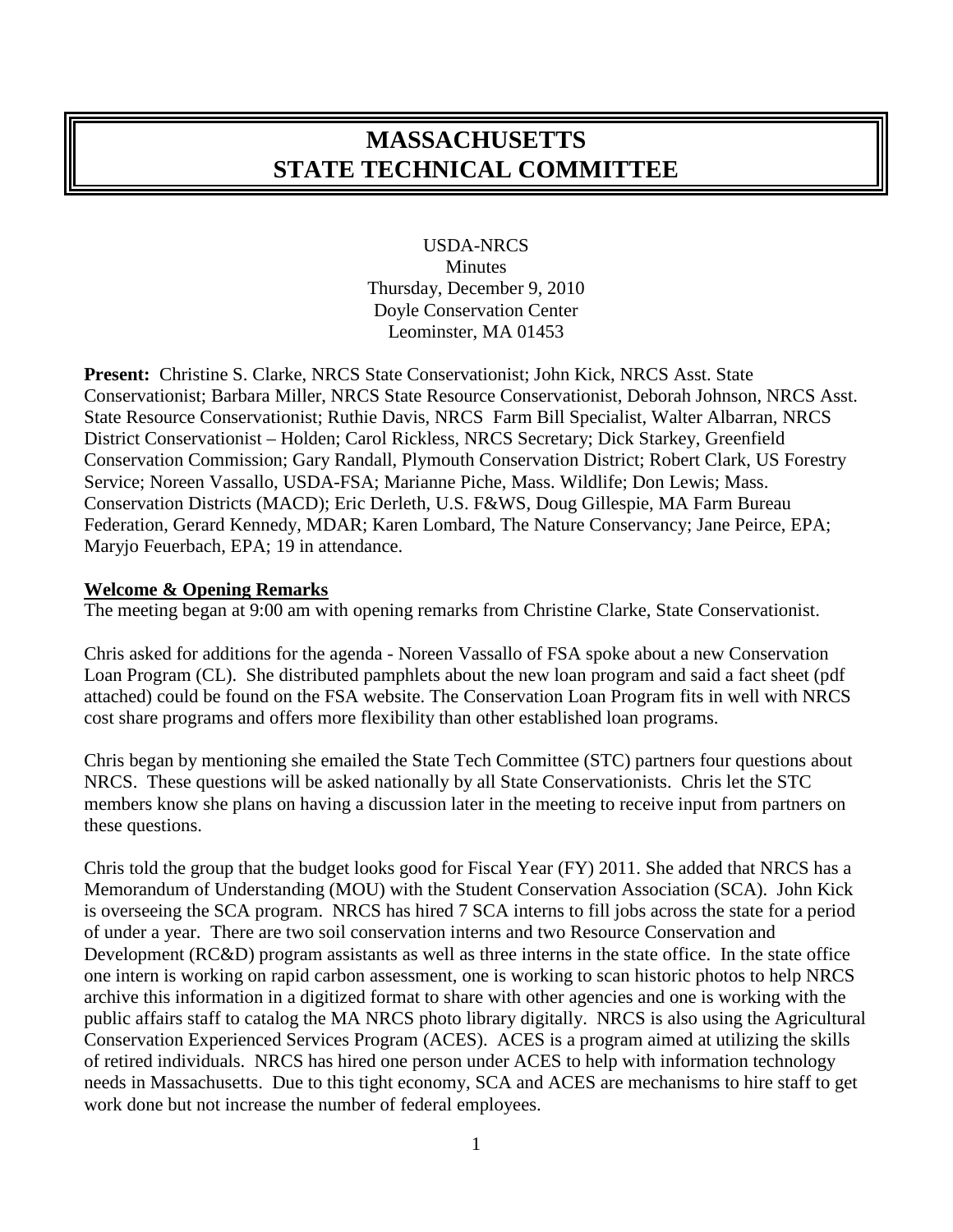Chris talked about the Farm and Ranchland Protection Program's (FRPP) program's budget in 2010. \$8+M were put into an agreement with MDAR to partner with the Agricultural Preservation Restriction Program (APR) to preserve farmland in the Commonwealth. NRCS is focusing on projects that have impact across the board.

Barbara Miller, State Resource Conservationist asked for STC members to review the minutes of the May 2010 meeting. She went over the action items from the May meeting. The following are the action items:

- 1. NRCS was to create a "white paper" document with State Technical Committee input regarding land use vs. resource concern for fund distribution, and then circulate it among NE states for comment. Land use is the current method and it is harder to mange the funds - multiple fund codes have increased the complexity of allocation. She added that this year NRCS in MA is adjusting to the land use guidance. The white paper has not yet been drafted.
- 2. The next action was for the STC to create a subcommittee for input on Geographic Area Rate Cap (GARC). NRCS is currently relying on appraisals for easement programs instead of the GARC. This action has not yet been completed.
- 3. The next action was for STC members to get the word out to those who could benefit from Conservation Innovation Grant (CIG) funding. NRCS has not had an application for CIG funding in the last few years. Barb explained that CIG is funded through Environmental Quality Incentive Program (EQIP) and the dollars that could go to CIG are being used to fund EQIP contracts. She added that the Massachusetts (MA) Farm Energy Initiative was funded through CIG and has proven to be a very successful program that is being modeled in other states. Chris encourages the STC members to be aware of the dollars available through CIG that can encourage new technology which can help mediate resource concerns. Chris proposed a new action in relation to CIG: She asked the STC members if they want NRCS to fund a CIG next year? If so, the CIG must fund one of the categories or themes set forth by NHQ. What area of focus or theme does the STC thinks would best utilize CIG funds? CIG website link <http://www.nrcs.usda.gov/technical/cig/>
- 4. The final action was to encourage and promote membership to STC. A brochure explaining what the STC does was sent out to all STC members with May's meeting minutes. The brochure can be used by agencies and landowners to give information to those who may be interested in attending a meeting. It was noted by Barbara Miller that a core group of individuals and agencies regularly attend. The STC members will continue to encourage attendance of the meetings.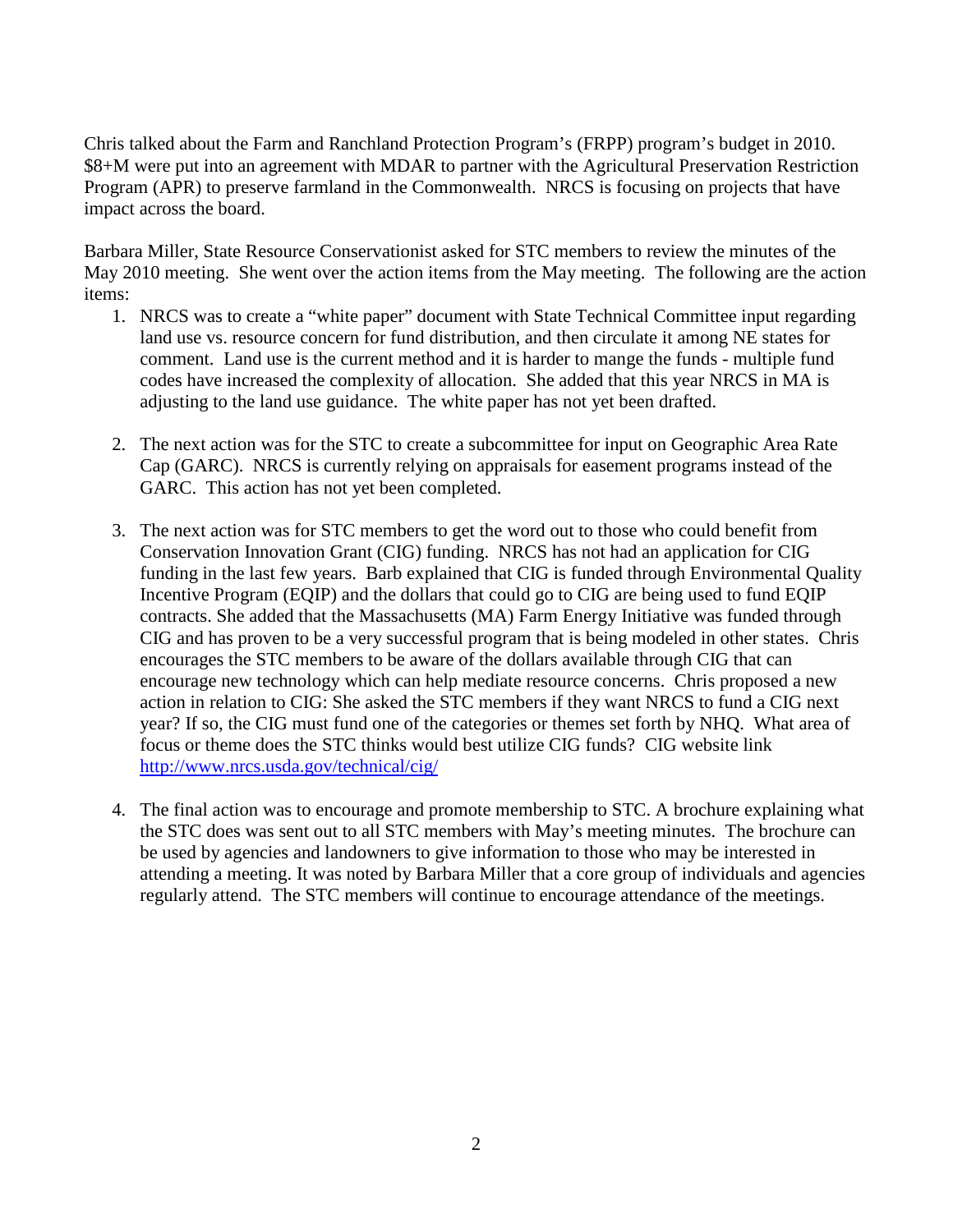| 2011 Farm Bill Update                                               |                        |  |  |
|---------------------------------------------------------------------|------------------------|--|--|
| Program                                                             | <b>Current Funding</b> |  |  |
| <b>Agricultural Management Assistance - AMA</b>                     | \$33,327               |  |  |
| <b>Conservation Security Program</b>                                | $$23,737*$             |  |  |
| <b>Conservation Stewardship Program</b>                             | $$0**$                 |  |  |
| <b>Environmental Quality Incentives Program - EQIP -</b><br>General | \$3,180,265            |  |  |
| <b>EQIP - Organic</b>                                               | \$269,735              |  |  |
| Wildlife Habitat Incentive Program - WHIP - General                 | \$97,622               |  |  |
| <b>WHIP - NE/NY Forestry Initiative</b>                             | \$700,000              |  |  |
| <b>Grassland Reserve Program - GRP</b>                              | \$186,969              |  |  |
| <b>Wetlands Reserve Program - WRP</b>                               | \$2,358,506            |  |  |
| <b>Farm and Ranchland Protection Program - FRPP</b>                 | \$5,500,000            |  |  |

**Agricultural Management Assistance Program (AMA)** - Barb started her update of the 2011 Farm Bill funding by giving a PowerPoint presentation which offered details about current funding in NRCS programs. She noted that the funding was not much different from 2010 with the exception of the AMA program. AMA only received enough funding for approximately two projects in MA. The AMA program in Massachusetts is concerned with developing new irrigation systems which protect at risk crops from drought.

**Conservation Security Program and Conservation Stewardship Program -** Under the Conservation Security Program the \$23K reflects payments for this year on contracts that were developed several years ago. The \$0 amount under the Conservation Stewardship Program is due to the fact that first payments are made this year.

**Environmental Quality Incentives Program (EQIP)** This year \$3.2M was the initial allocation – if 90% of funds are obligated by April 1, 2011 we will be eligible for \$3M more in EQIP money as a result of regional equity.

**Wildlife Habitat Incentives Program (WHIP) & WHIP NE/NY Forestry Initiative** – the initial WHIP allocation was just under \$100K. Additional WHIP funding was also received specifically for the NE/NY forestry initiative. NRCS has broadened its approach to forestry practices this year due to the extra WHIP funding.

A discussion of the differences in using the WHIP program vs. the EQIP program to fund forestry practices was initiated by Robert Clarke of the US Forestry service. Barb responded that NRCS would prefer to use EQIP. Since WHIP is funded this year, forestry practices must be examined to determine the best fit. DCR is assisting NRCS to ensure forestry practices are correct. Explanations of NRCS forestry practices are located on the NRCS website under each program. This year the advantage of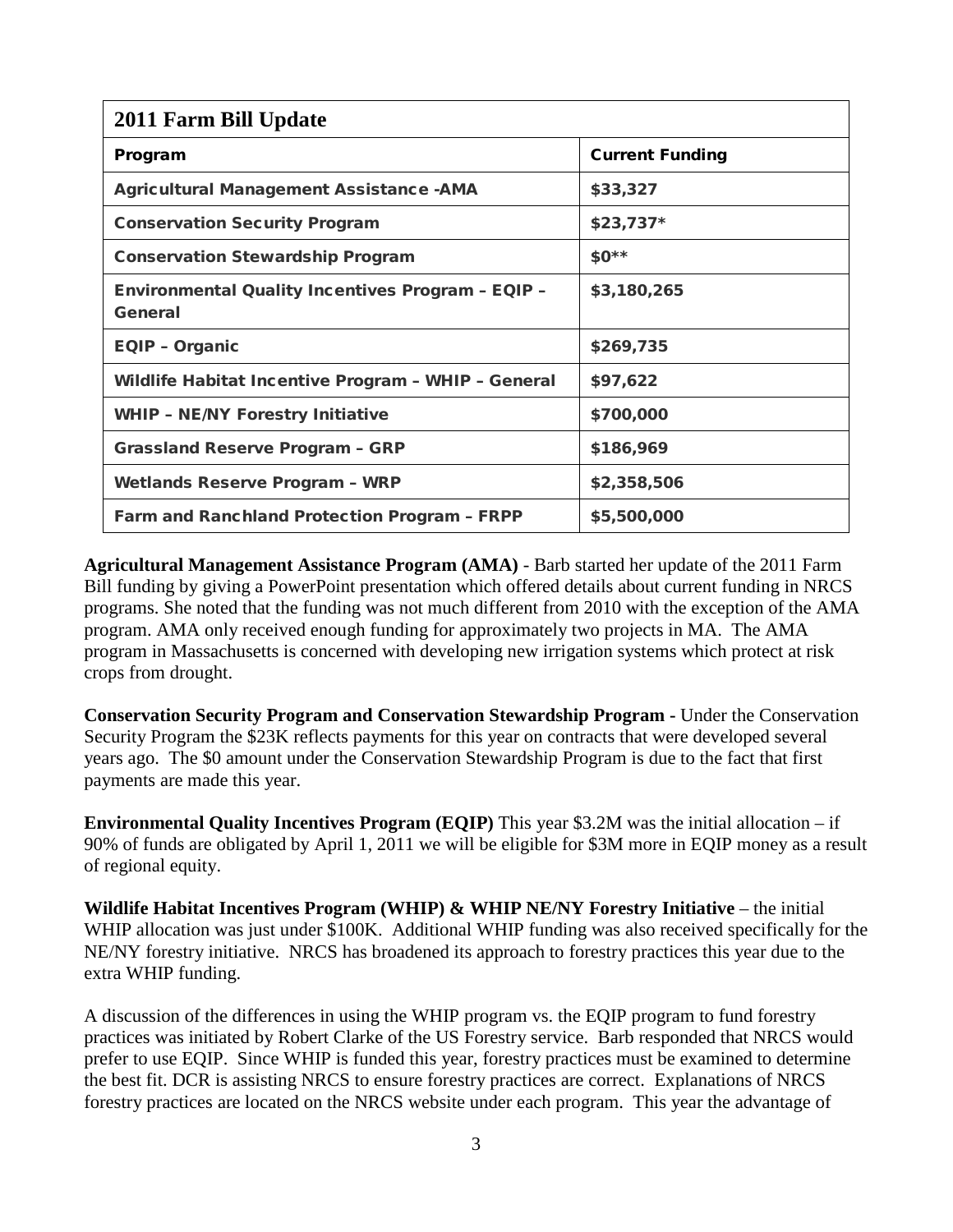WHIP is higher cost share. Each New England state has a slightly different view on eligible practices but all are moving closer together.

Marianne Piche of MA F&W and Eric Derleth of US F&WS asked about funding for the NE Cottontail Initiative. Barb answered that if the initiative is approved more money will be sent to fund the NE Cottontail Initiative. She added that it is difficult to broadly implement the general WHIP program with only a small amount of funding (\$100K). Barb stated that the funding under WHIP's (NE Forestry Initiative - \$700K) is for non-industrial private forestland. Eric & Marianne voiced a concern about the programs invasives control and early successional habitat practices. They are not benefitting other endangered species. Only five species benefit from the forestry practices. Rob Clarke of USFS had concerns about landowners' reluctance to utilize established practices under their forest management plans such as thinning, patch cutting and clear cutting. Barbara Miller responded these concerns are valid reasons why NRCS wants to split out the practices to EQIP from WHIP next year.

**Grassland Reserve Program (GRP)** – initial funding is the same for FY 2011 as in FY2010 (\$187K). GRP is oriented toward grazing projects. All of our funding is currently dedicated to rental agreements, not easements.

**Wetland Reserve Program (WRP)** - (\$2.3M) WRP funding in MA is somewhat less than last year. Chris added that the eastern part of Massachusetts utilizes more WRP funding and asked the STC members to think about how to increase enrollment in WRP statewide.

## *Action: Get ideas from STC members on how to increase enrollment in WRP statewide.*

A question was asked about how money is allotted for the restoration part of WRP projects and the easement part of WRP projects? Barb explained that both the easement and restoration dollars come out of the same pot of funding money. When a new WRP project begins the money for the easement comes out of the pot. The restoration money for the same project is not obligated at the time the easement is. Restoration may occur several years after the money is put aside, so funds may be taken out of the pot and used for other projects while waiting for restoration to start. Alternately, both restoration and easements funding may occur in the same year. Usually, if more money is needed it is made available by NHQ.

Dick Starkey suggested that NRCS contact the conservation commission of towns that could help use WRP funds. In this way towns would be made aware of WRP money. Eric Derleth of US FWS had a question about WRP funding – is there a cap? He added that NRCS could work with our partners to show NHQ the complexity of the WRP projects in bog country which would explain funding needs. Barb answered that Massachusetts has one of the highest costs for restoration/easements and that there is no cap but the requested amount is looked at by NHQ. Chris added that NHQ's view relates to best use of tax dollars spent. Eric Derleth said that US FWS would assist NRCS in supporting the effort of legitimacy of need for WRP funding. Chris and Barb accepted his offer of assistance if NHQ WRP staff visit the state. US FWS and NRCS can outline WRP funding needs.

Karen Lombard of the Nature Conservancy brought up floodplain forest restoration and hydrologic degradation. She asked if WRP flood plain forest land must have a cropland history or be cropland currently or privately owned riparian corridors located between two protected pieces of wet land - if the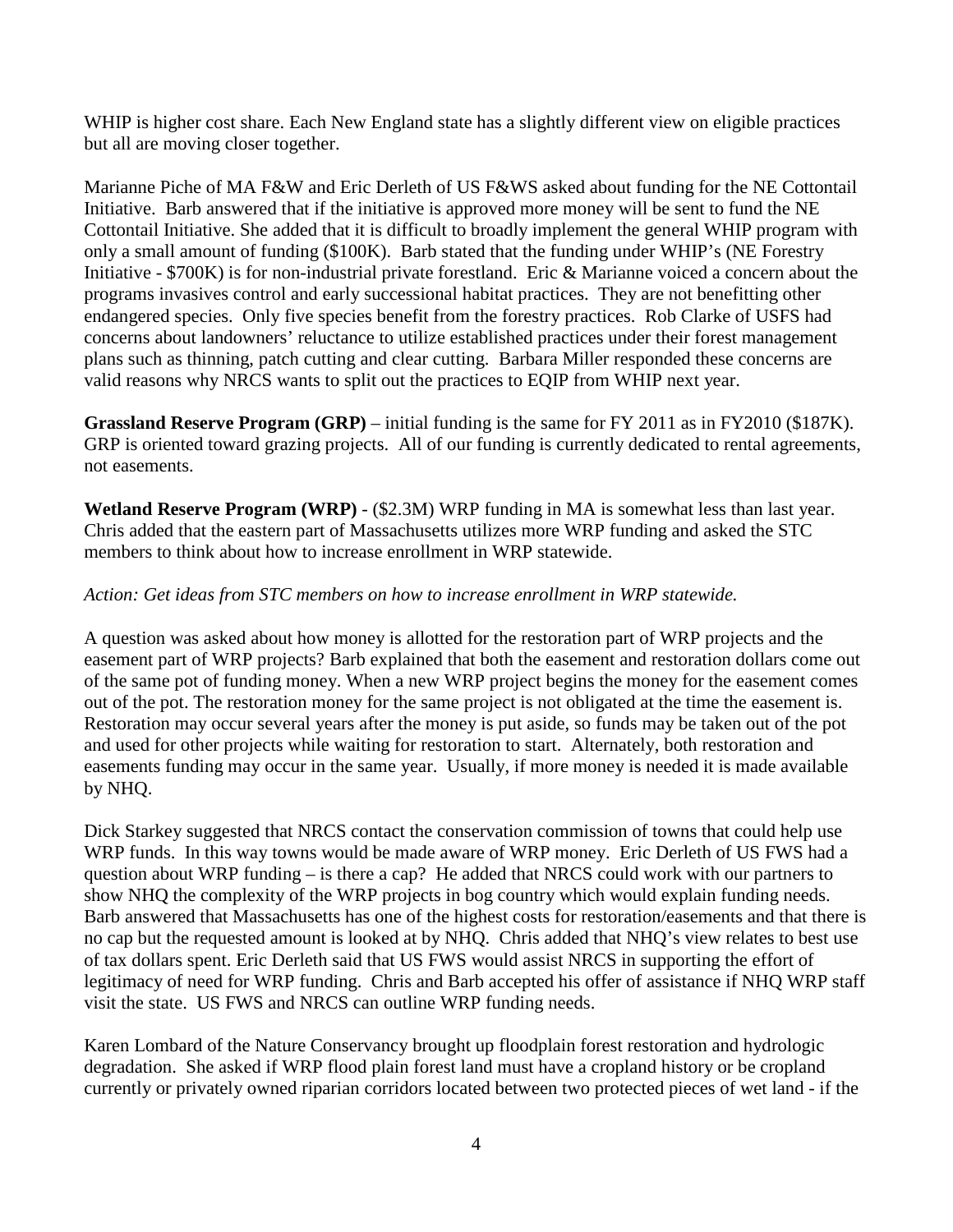land does not meet cropland criteria. GIS modeling is now being used to identify farm areas or unprotected wetlands that could be eligible under WRP. Much of the WRP dollars have been spent in the eastern part of Massachusetts. Christine would like STC members to come up with some ideas how NRCS can encourage landowners to utilize WRP funds in the western part of the state. Barb concluded that there are many ways that WRP funding can be used to help with large projects that may involve runoff or wetlands.

**Farm and Ranchland Protection Program (FRPP)** - had \$5.5 M allocated; the same as last year.

## **Initiatives**

**NE/NY Forestry Initiative** – Since there was much earlier discussion on the topic there were no additional comments.

**Organic Initiative** - MA received \$270K for FY2011. The national cut off date is March 4, 2011. Barb noted that the \$270K MA received will be fully utilized.

**Air Quality** – this is a national initiative and no dedicated funding was offered to MA. NRCS has an air quality fund pool set up as in previous years. Currently under Air Quality, NRCS is offering efficiency projects but, it is a complex process to receive funds. The MA Farm Energy Program is helping NRCS with this initiative.

**New England Cottontail Initiative** may be funded in the next few months.

**High Tunnel** – is a 3 year initiative. This is a very popular initiative. Massachusetts had 200 applicants for this initiative in 2010 and funded 70.

**Conservation Innovation Grant (CIG) –** The national CIG announcement has been posted on grants.gov. There was earlier discussion on the topic and there were no additional comments.

#### **New Standards**

**Bivalve Aquaculture Fouling Control** – Deb Johnson explained this new standard. Many North Atlantic states have been doing aquaculture since 2005. The standard is an outgrowth of the aquaculture initiative. It was posted in the Federal Register the week of Dec. 13, 2010. There is a 30 day comment period for the new practice standard. The standard may have a name change and be called *Waste Control*.

**On-Farm Equipment Efficiency Improvements** are standards for greenhouse and renewable energy projects. In the next few years the focus will be on equipment such as pumps and heat exchangers. This year we are still focusing on basic greenhouse practices and standard solar PV and hot water. Massachusetts NRCS currently is steering clear of biofuel projects since NRCS does not want to duplicate the efforts of Farm Service Agency's BCAP energy programs.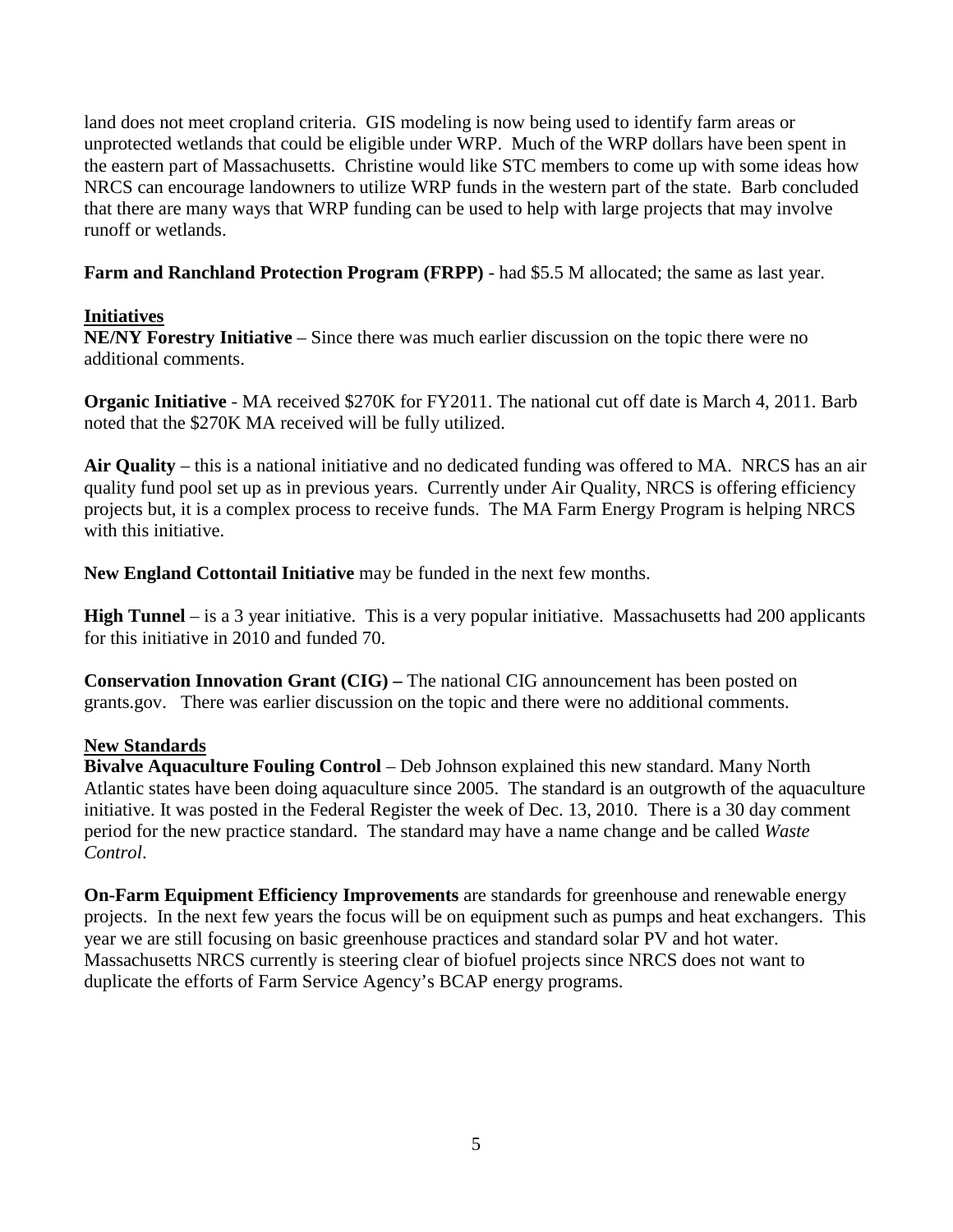## **Wetland Reserve Program – GARC Development**

**Geographic Area Rate Cap Development** – A chart of a market analysis of five bogs sold last year in Massachusetts was explained by Barbara. She told the STC committee that NRCS is looking to define a process to decide price or cost per acre. Currently appraisers are used for market analysis.

| WRP - Market Analysis of 5 Bogs Sold Last Year (2010) |                    |               |                  |                      |  |
|-------------------------------------------------------|--------------------|---------------|------------------|----------------------|--|
| <b>Total AC</b>                                       | <b>Total Price</b> | <b>Bog AC</b> | <b>Bog Price</b> | <b>Non-Bog Price</b> |  |
| 9.51                                                  | \$125,000          | 2.8           | \$55,000         | \$10,432             |  |
| 52.34                                                 | \$1,494,732        | 38            | \$994,726        | \$34,868             |  |
| 76.32                                                 | \$824,765          | 27            | \$724,761        | \$2,028              |  |
| 72.3                                                  | \$705,000          | 25            | \$705,000        | \$0                  |  |
| 92.88                                                 | \$1,435,000        | 40.48         | \$1,435,000      | \$0                  |  |

| <b>WRP GARC</b>          |          |  |
|--------------------------|----------|--|
| <b>Bog Price</b>         | \$29,370 |  |
| <b>Non-Bog Price</b>     | \$3,940  |  |
| 80% of Market Value GARC | \$16,375 |  |
| 85% of Market Value GARC | \$17,400 |  |
| <b>2010 GARC</b>         | \$18,250 |  |

In MA there was approximately \$29K per acre (bog) and \$4K per acre (non-bog). Other states are using 80-85% of market value with no encumbrances to price bog/non-bog land. In 2011, MA NRCS may use the 85% market value amount. Eric Derleth had a question on the value if the bog is abandoned. Barb replied that the WRP GARC does not include abandoned bogs; they will be assessed by appraisal. NRCS uses state wetland regulations to define an active bog vs. and abandoned bog. There was a discussion about non-bog land. Non-bog is upland or wetland. Upland can be buildable land, which garners a higher land value amount. Landowners usually leave this type of land out of the WRP easement if possible. The landowner's easement payment amount is (GARC) real estate market driven, while the restoration payments are paid through WRP program procedures. NRCS is currently working with local appraisers to find the best process to determine GARC. NRCS is looking to categorize value by land type. Maryjo Feurbach asked why the bog price declined this year. Barb answered that the total value of all real estate has declined due to the economy as the price of the surrounding land has also declined.

Christine complemented Barbara Miller's staff and the District Conservationists in MA for taking the lead on the development of the new acquaculture standard. She also commented on how MA was on the cutting edge regarding energy practices in 2009 and how NHQ has recognized the value in these practices.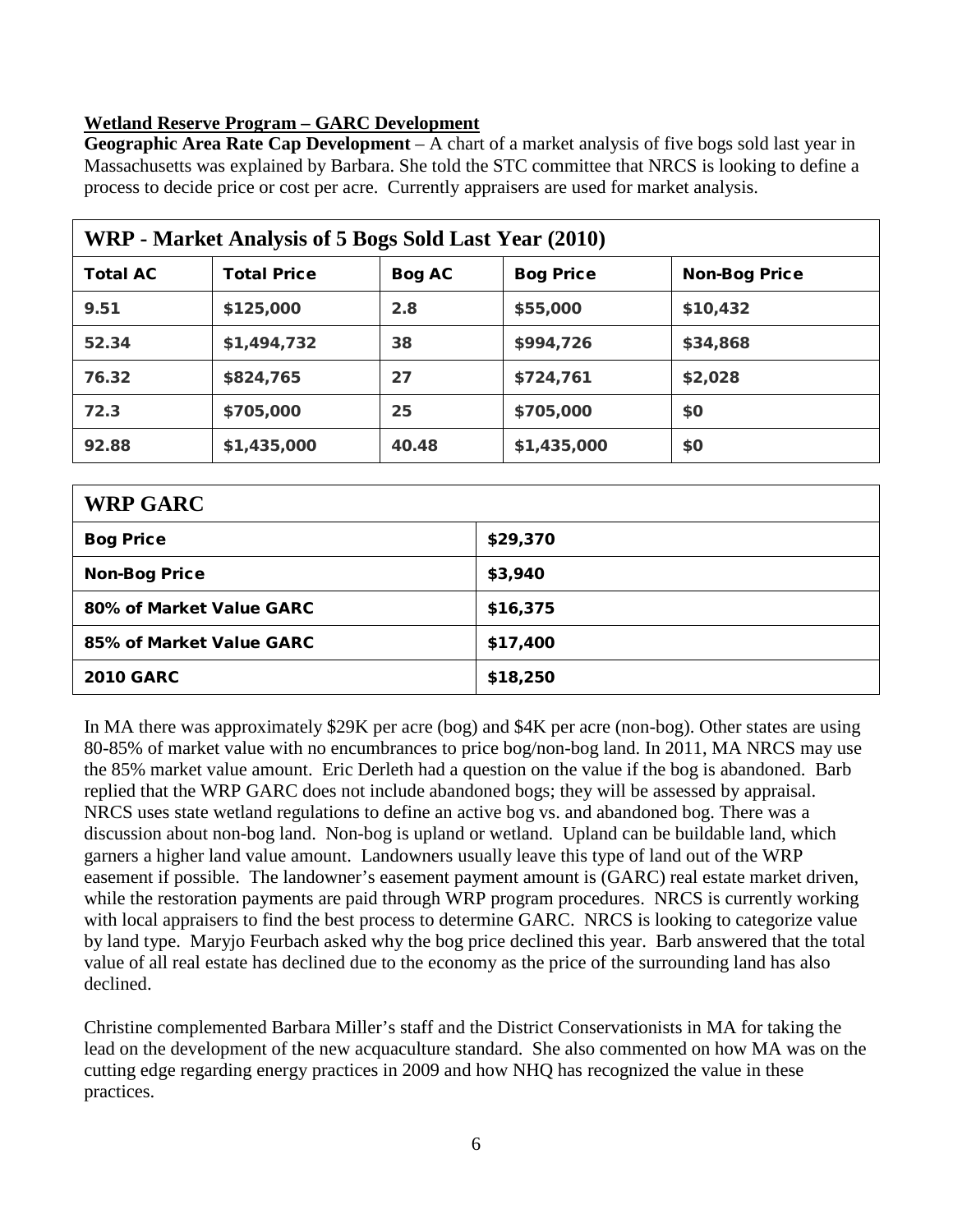The final item was a request from Chris to discuss and comment on the four *State Resource Conservationist Questions***.**

#### **State Resource Conservationist Questions**

- What is working well?
- What is not working well?
- What needs to be fixed?
- What should NRCS be doing in the future to better serve our clients and resource base?
	- $\triangleright$  Marianne Piche began by saying that public lands are not eligible for WHIP and she views this as not working.
	- $\triangleright$  Dick Starkey added that NRCS needs more outreach to help students, conservation commissions and the general public learn about NRCS programs. He suggested that the conservation districts could utilize Earth Team volunteers to do outreach.
	- $\triangleright$  Dick Starkey views The High Tunnel Initiative as working. Promotion and outreach worked well which in turn is a boon to the expansion of local farmers markets and the marketing of local products in New England year round.
	- Marianne Piche questioned whether NRCS sends out information to partners and the general public about programs. She said she would like to see more detailed information such as specific dollar amounts on the website. Announcements from NRCS called eBlasts are sent out by the NRCS public affairs specialist. Dick Starkey suggested NRCS utilize the Conservation Commission website, MA Land Trust Coalition and MA Woods newsletter to post announcements about NRCS programs and projects.

#### *Action: Add State Tech Committee members to eBlast distribution list.*

- $\triangleright$  Karen Lombard stated there is a maintenance issue with the funding for invasive species control through WHIP. There is not much funding available for longer term projects (WHIP funding is only 5 years). She added large sums are not needed to do the maintenance but another issue is the long term funding needs could continue forever.
- $\triangleright$  Dick Starkey believes that NRCS forestry practices are working well through the EQIP program.
- $\triangleright$  Eric Derleth suggested that the State Tech Committee should create formal subcommittees for program delivery and outreach issues (specific topics targeted). He believes input by STC members is needed.
- $\triangleright$  Eric added that it is hard to get resource dollars to remove old dams. There is a \$50K limit on private dam removal under WHIP. He used the example of the Briggsville Dam in Western MA. He noted that partners must work together and use multiple programs to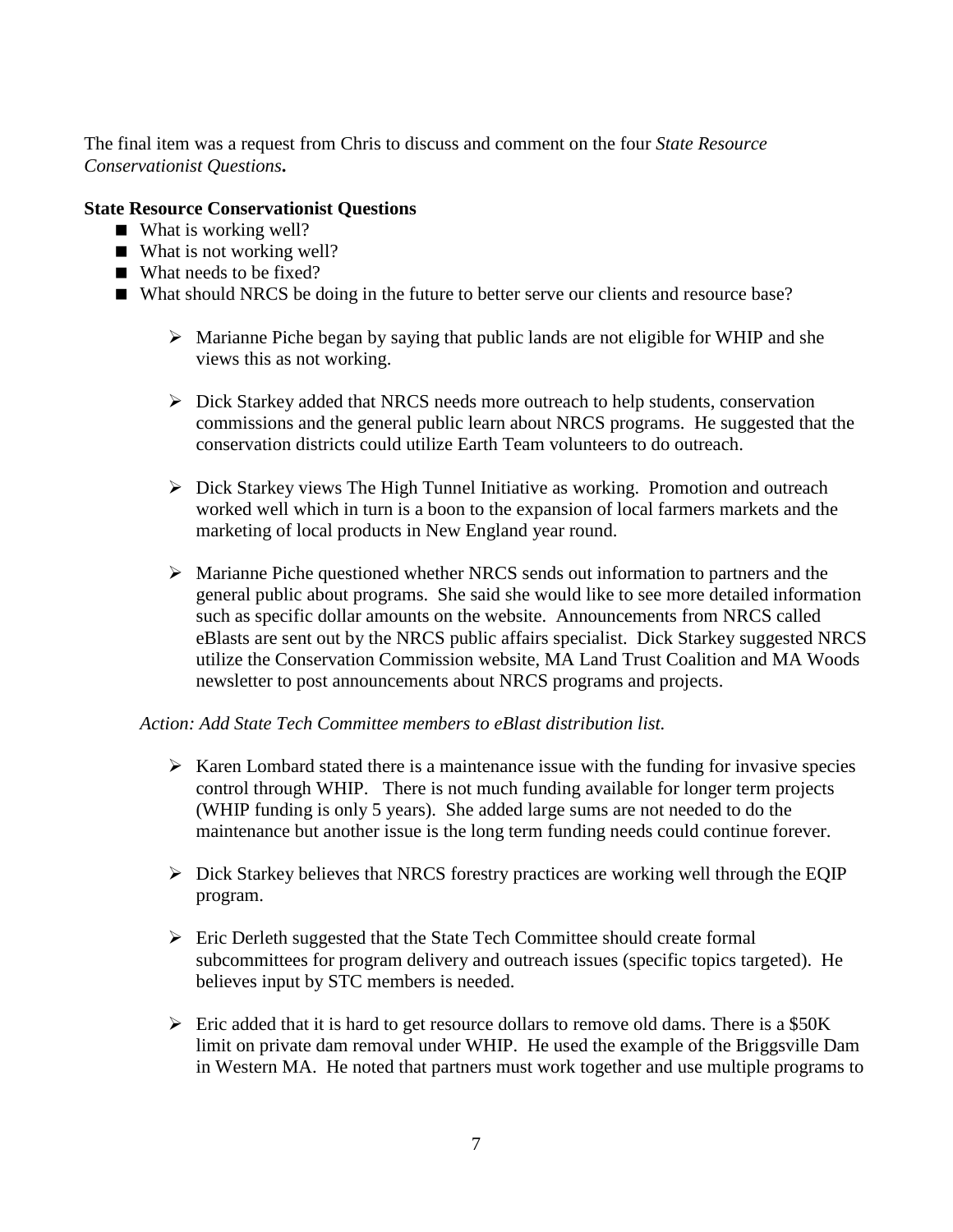fund the dams and emphasized that the agencies must get together to strategize ways to unlock funding for projects.

 $\triangleright$  Maryanne summarized what is wrong with WHIP is the \$50K cap. She addedWHIP work is only limited to listed species.

*Action: Tim Smith of Apex Orchards asked why some contracts are not being implemented in Worcester County. Walter Albarran will contact Tim with EQIP implemented rates and answer his questions. Chris added NRCS NHQ stresses funds be de-obligated if practices are unlikely to be implemented.*

- $\triangleright$  Jane Peirce of the EPA complimented NRCS for working with the cranberry industry to address water quality issues. She mentioned the DEP, NRCS and other agricultural organizations should create a partnership to work on non-point source pollution issues. Our agencies should meet to swap information on a regular basis. She said that the \$2M Eel River/Cranberry Bog Restoration project worked well. The town did a good job of pulling resources together and in the future our organizations should continue to communicate and educate each other about new projects. Jane stressed that she (EPA) is often in the dark about many of the projects NRCS is involved with that also have an impact on EPA work. Jane also wants the soil conservation districts and RC&D's strengthened. Don Lewis of MACD and Jane Peirce of EPA were encouraged by Chris to meet to discuss ways to enhance the Conservation Districts.
- $\triangleright$  Chris commented that lack of funding from the state has weakened the Conservation Districts in Massachusetts. Chris encourages STC members to work with the active conservation districts on their projects.

*Action: Chris stated that she wants a meeting scheduled on a regular basis (physically or by phone) with EPA's Jane Peirce. Chris suggested that a Conservation District representative should also be involved in the meetings.*

*Action: Assist the Conservation Districts who must develop resource assessments for their areas of responsibility in the state.*

*Action: Barb requested statewide resource assessments by the agencies who attend the State Tech Committee meetings. She would like to discuss Massachusetts resource needs from STC members point of view at the next meeting.* 

*Action: Eric Derleth asked to create a sub committee to discuss water quality issues.*

*Action: Chris motioned to create subcommittees as requested.* 

*Action: Christine and Jane Peirce suggested that they meet after 6 months for a status check to see if any of the strategies are working.*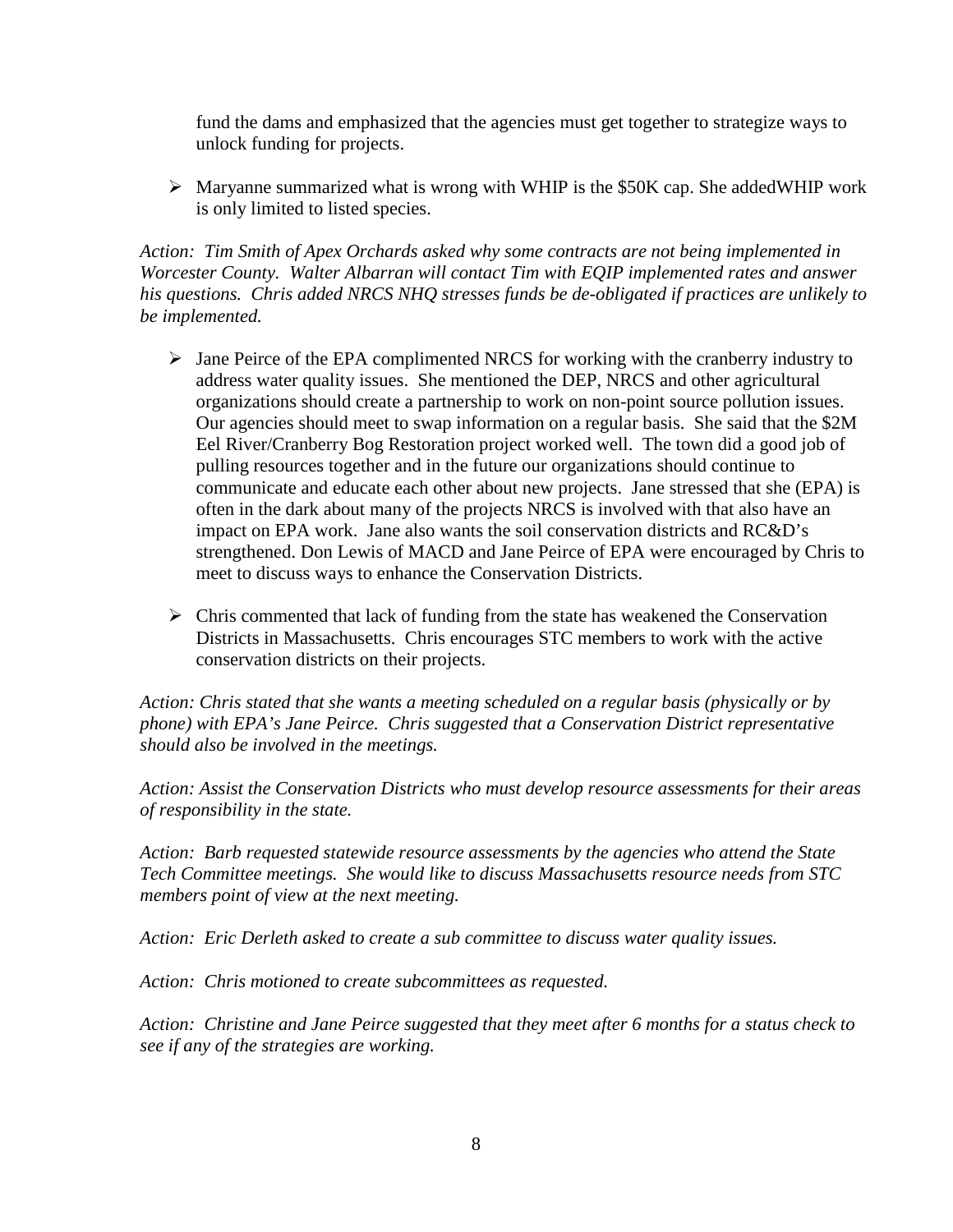$\triangleright$  Marianne Piche brought up the fact that MA Fish and Wildlife can not share info on habitat management though they partner with NRCS. She added a geospatial database with information on projects such as non point source pollution is unavailable. WHIP data is unavailable that could help F&W with their projects. Agencies can not see which practices were used as well as the polygon data. Don Lewis noted that in the 2008 Farm Bill, Section 1619 language dictates what data NRCS could share.

#### *Action: Create a geospatial database subcommittee to explore information sharing issues.*

- $\triangleright$  Marianne Piche would like to see later implementation of practices under the essential habitat agreements. She thinks some practices would be better implemented later (cottontail). Barb said that there is some flexibility but a practice must be completed in the first year.
- $\triangleright$  It was agreed that targeted subcommittees are a good idea to inform and to address issues between agencies, landowners and organizations. This will help with outreach as well.
- $\triangleright$  Maryjo Feurbach of the EPA said that the EPA requires reporting of detailed information (for example TMDL pollutant budgets) on successfully completed projects. She asked how NRCS's conservation practices reduce pollution in target areas that EPA has been working on. She wants to obtain this information from NRCS. Chris responded that NRCS has Conservation Effects Assessment Project (CEAP) which is national in scope. CEAP data shows the impact of NRCS's conservation practices on the lands resources. Web link for CEAP: <http://www.nrcs.usda.gov/technical/NRI/ceap/>

## *Action: Christine Clarke to share CEAP data links with EPA and NRCS national contact information.*

- $\triangleright$  Maryjo also mentioned that EPA wishes to target the best use of program funding and again suggested NRCS join with EPA to assess program practices, etc. EPA needs partners like NRCS that work with the agricultural communities.
- $\triangleright$  Chris welcomed Maryjo and Jane to call NRCS District Conservationists anytime. The EPA can also call NRCS to ask for resources and can utilize the expertise of its staff.
- $\triangleright$  Maryjo commended NRCS for support on a strategy to control nitrogen releases. A discussion ensued about the Buzzards Bay National Estuary Program, TMDL and the CEAP study. Barb added this topic could be a potential CIG. Find ways to mitigate nitrogen?
- $\triangleright$  MA F&W is pleased with their partnership with NRCS concerning the habitat projects in the state.
- $\triangleright$  Gerard Kennedy of MDAR added that he believes the relationship MDAR has with NRCS has improved and the relationship is very positive. ACPP and AEP have been effective programs.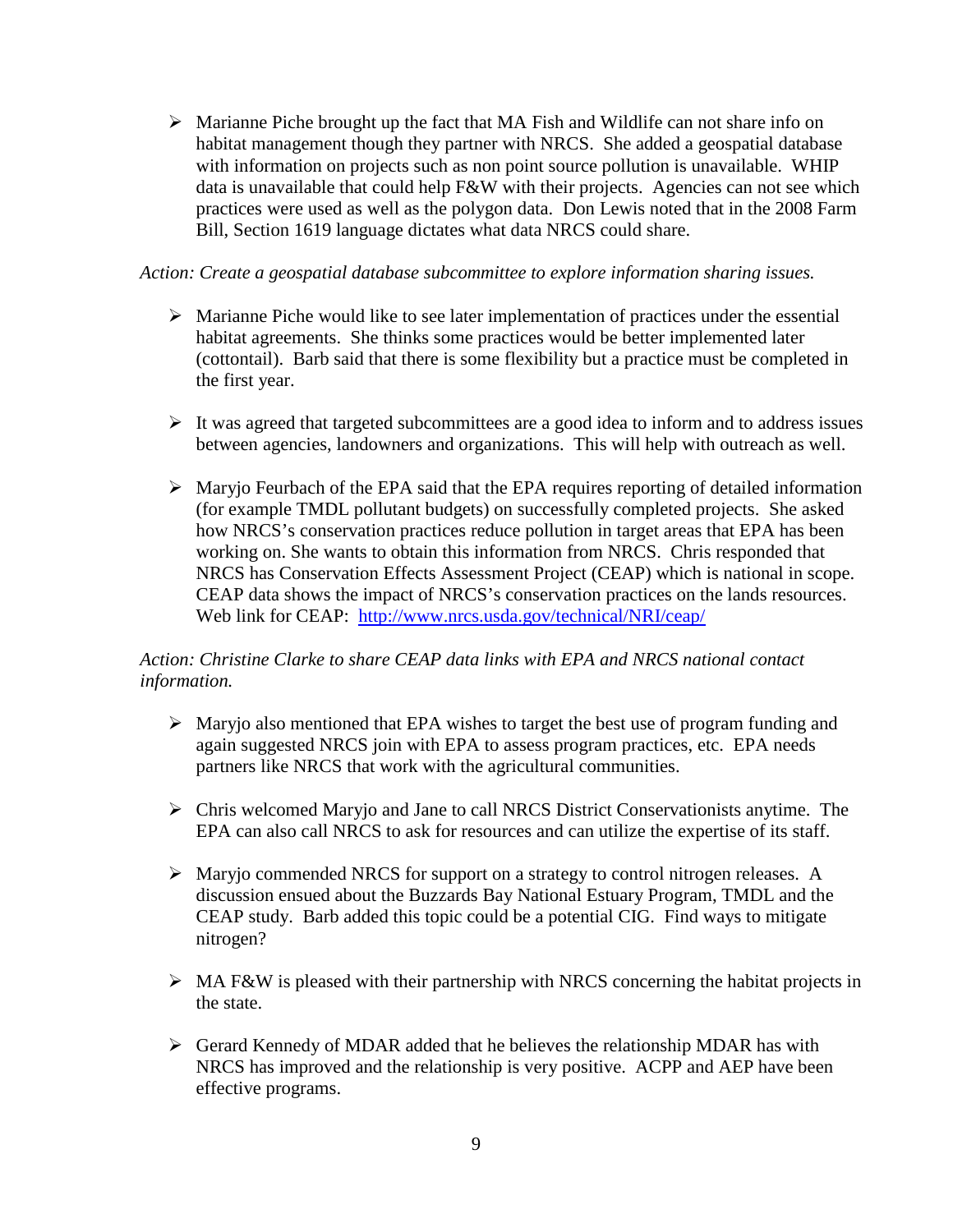Chris concluded the meeting by asking STC members for more feedback to the State Resource Conservationist Questions. She requested that the members send her the feedback directly through email. Type in the subject line: Partner Feedback. She added to continue with feedback throughout the year.

She also noted she will put together a list of subcommittees that STC members suggested.

Christine Clarke adjourned the meeting at 11:45 am.

Recorder: Carol Rickless

## **ACTIONS:**

- 1. If STC members want NRCS to fund a CIG next year; the CIG must fund one of the categories or themes set forth by NHQ. What area of focus or theme does the STC think would best utilize CIG funds? <http://www.nrcs.usda.gov/technical/cig/index.html>
- 2. STC members to generate ideas on how NRCS can encourage landowners to utilize WRP funds in the western part of the state.
- 3. Action: Add State Tech Committee members to eBlast distribution list.
- 4. Action: Tim Smith of Apex Orchards asked why some contracts are not being implemented in Worcester County. Walter Albarran will contact Tim with EQIP implemented rates statewide and answer his questions.
- 5. Action: Chris stated that she wants a meeting scheduled on a regular basis (physically or by phone) with EPA's Jane Peirce and a Conservation District representative. District Conservationists will help encourage the conservation districts to attend.
- 6. Action: Barb requested statewide resource assessments by the agencies who attend the state tech committee meetings. She would like to discuss Massachusetts resource needs from STC members point of view at the next STC meeting.
- 7. Action: Create a sub committee to meet to discuss water quality issues.
- 8. Action: Christine and Jane Peirce suggested that they meet after 6 months for a status check to see if their meetings are reaching their objectives.
- 9. Action: Christine will share CEAP national contact information with EPA.
- 10. Action: Five subgroups will be established under the State Technical Committee. The subgroups and NRCS contacts appear below. If you would like to participate, please email the identified person indicating your desire to be a member of that subgroup. Each NRCS contact will develop draft charters (attached) and coordinate the meetings.